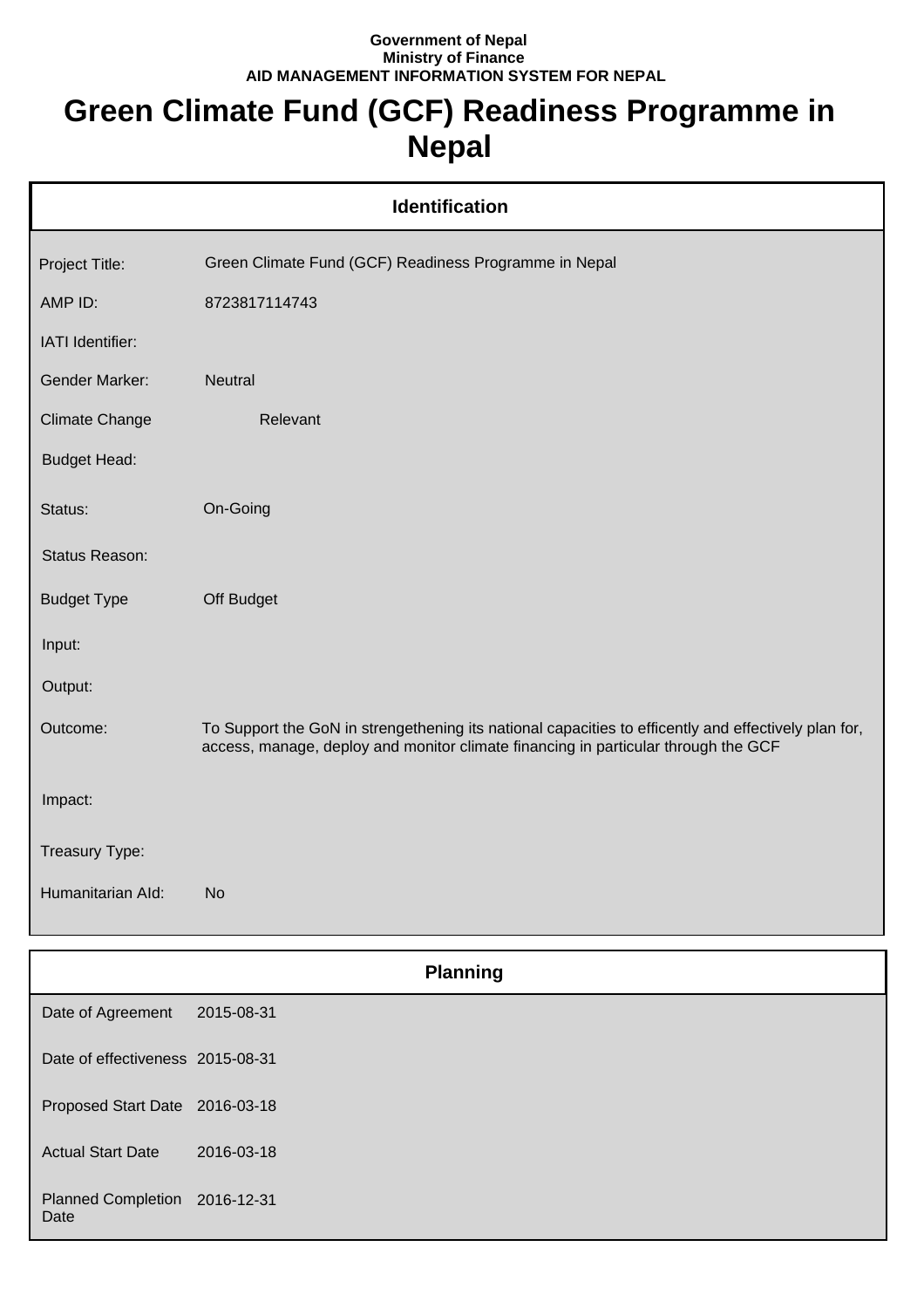| Location     |            |
|--------------|------------|
| Location     | Percentage |
| <b>NEPAL</b> | 100.0%     |

| <b>National Plan</b>                                                                                        |            |  |
|-------------------------------------------------------------------------------------------------------------|------------|--|
| Program                                                                                                     | Percentage |  |
| Environment and Climate Change ] [Infrastructure Development Policy ] [National<br>Development Plan (NDP) ] | 100.0%     |  |

| <b>Sector</b>                                                   |            |  |
|-----------------------------------------------------------------|------------|--|
| Sector                                                          | Percentage |  |
| Nepal Sector Classification ENVIRONMENT, SCIENCE & TECHNOLOGY 0 | 100.0%     |  |

| <b>Implementing/Executing Agency</b> |        |  |
|--------------------------------------|--------|--|
| <b>Implementing Agency</b>           |        |  |
| Ministry of Finance                  | 100.0% |  |
| <b>Executing Agency</b>              |        |  |
| United Nations Development Programme | 100.0% |  |
| <b>Responsible Organization</b>      |        |  |
| Ministry of Finance                  | 100.0% |  |
| Donor                                |        |  |
| <b>Global Environment Facility</b>   | 0.0%   |  |
| <b>Green Climate Fund</b>            | 0.0%   |  |
| United Nations Development Programme | 0.0%   |  |

| <b>Funding</b>             |      |
|----------------------------|------|
| <b>UNDISBURSED BALANCE</b> | null |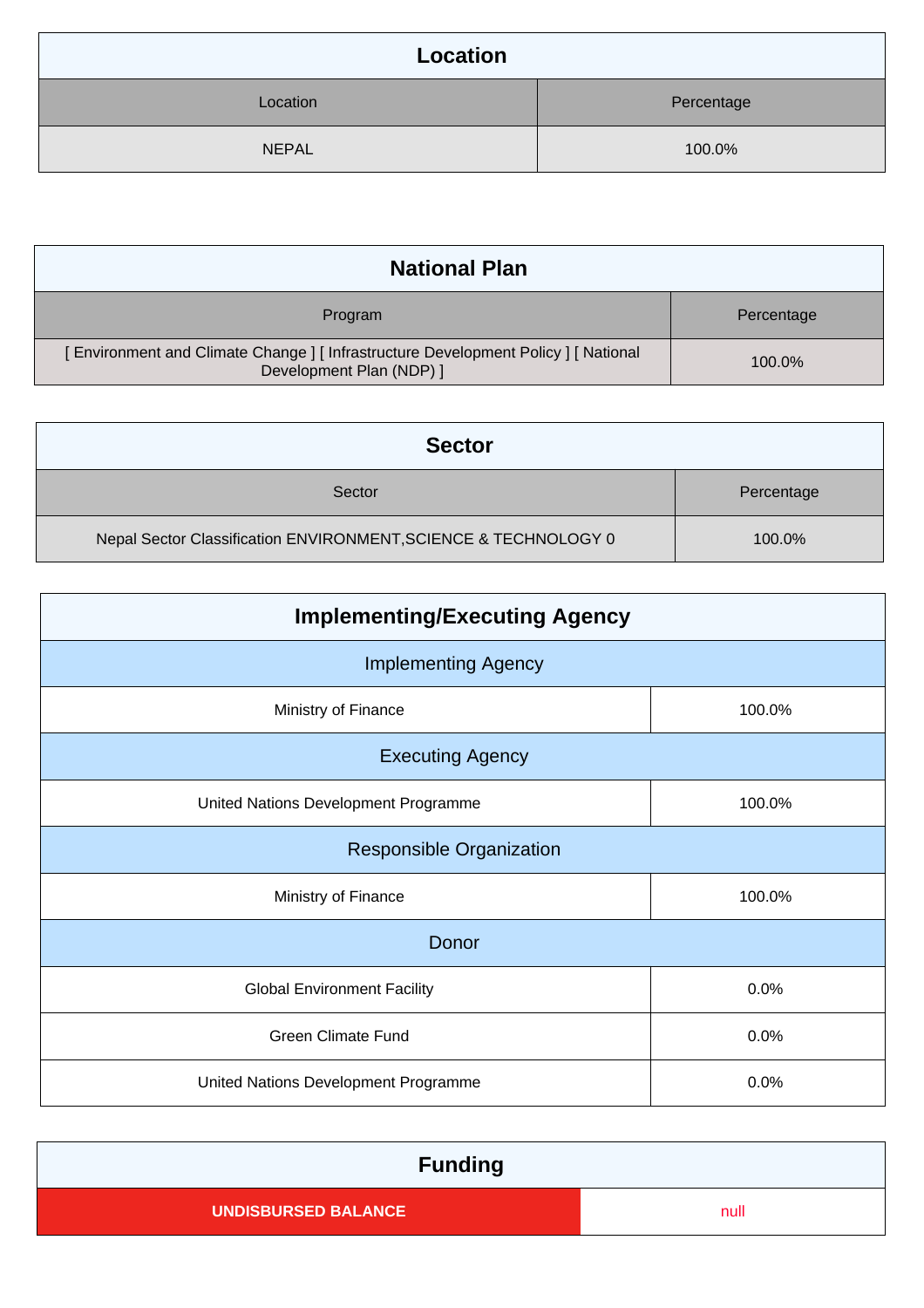| Transaction<br>Date | Type of<br>Assistance                          | Mode of<br>Payment                         | Post Earthquake<br>Assistance               | Commitment  | <b>Disbursement</b> |
|---------------------|------------------------------------------------|--------------------------------------------|---------------------------------------------|-------------|---------------------|
|                     |                                                |                                            | <b>Global Environment Facility</b>          |             |                     |
|                     |                                                |                                            | <b>Actual</b>                               |             |                     |
| 3/31/2016           | <b>Technical</b><br>Assistance<br>(Standalone) | <b>Direct Payment</b>                      | No                                          | 687,500     | 78,763              |
| 5/16/2017           | <b>Technical</b><br>Assistance<br>(Standalone) | <b>Direct Payment</b>                      | No                                          | Ю           | 515,570             |
|                     |                                                | <b>Total</b>                               |                                             | 687,500     | 594,333             |
|                     |                                                |                                            | <b>Planned</b>                              |             |                     |
| 5/16/2017           | <b>Technical</b><br>Assistance<br>(Standalone) | <b>Direct Payment</b>                      | No                                          | Ю           | 93,167              |
|                     |                                                | <b>Total</b>                               |                                             | 0           | 93,167              |
|                     |                                                | <b>Total (Global Environment Facility)</b> |                                             | 687,500     | 687,500             |
|                     |                                                |                                            | <b>Green Climate Fund</b>                   |             |                     |
|                     |                                                |                                            | <b>Actual</b>                               |             |                     |
| 1/28/2019           | <b>Technical</b><br>Assistance<br>(Standalone) |                                            | No                                          | Ю           | 701,137             |
| 4/20/2018           | <b>Technical</b><br>Assistance<br>(Standalone) |                                            | No                                          | 816,826     | 0                   |
| 4/29/2018           | Technical<br>Assistance<br>(Standalone)        |                                            | No                                          | Ю           | 115,689             |
|                     |                                                | <b>Total</b>                               |                                             | 816,826     | 816,826             |
|                     |                                                | Total (Green Climate Fund)                 |                                             | 816,826     | 816,826             |
|                     |                                                |                                            | <b>United Nations Development Programme</b> |             |                     |
|                     |                                                |                                            | <b>Actual</b>                               |             |                     |
| 1/28/2019           | <b>Technical</b><br>Assistance<br>(Standalone) | <b>Direct Payment</b>                      | No                                          | 28,000      | 16,000              |
| 5/2/2018            | Technical<br>Assistance<br>(Standalone)        | <b>Direct Payment</b>                      | No                                          | Ю           | 12,000              |
| 5/16/2017           | Technical<br>Assistance<br>(Standalone)        | Direct Payment                             | No                                          | 35,000      | 35,000              |
| 3/18/2016           | Technical<br>Assistance<br>(Standalone)        | <b>Direct Payment</b>                      | No                                          | 13,603      | 13,603              |
|                     |                                                | <b>UNDISBURSED BALANCE</b>                 |                                             | $\mathbf 0$ |                     |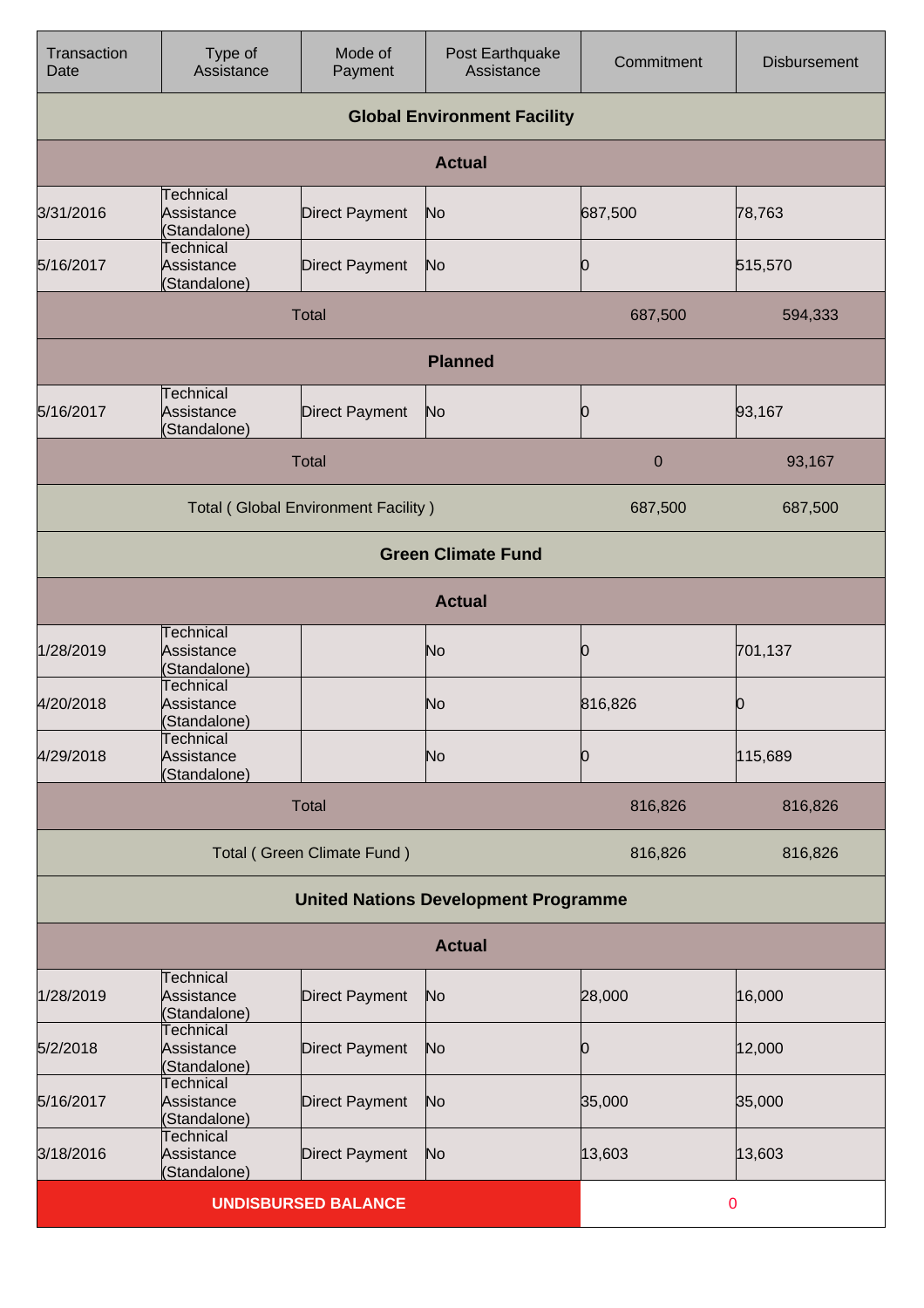| Transaction<br>Date | Type of<br>Assistance                        | Mode of<br>Payment    | Post Earthquake<br>Assistance | Commitment | <b>Disbursement</b> |
|---------------------|----------------------------------------------|-----------------------|-------------------------------|------------|---------------------|
| 6/30/2020           | Technical<br>Assistance<br>(Standalone)      | <b>Direct Payment</b> | No                            |            | 24,240              |
| 6/30/2021           | Technical<br>Assistance<br>(Standalone)      | <b>Direct Payment</b> | No                            |            | 682                 |
|                     |                                              | <b>Total</b>          |                               | 76,603     | 101,525             |
|                     | Total (United Nations Development Programme) |                       |                               | 76,603     | 101,525             |
|                     | <b>UNDISBURSED BALANCE</b>                   |                       |                               | $-24,922$  |                     |

| <b>Progress Achieved</b>       |
|--------------------------------|
| Progress Achieved:             |
| Key Problems:                  |
| Steps Taken to Solve Problems: |

| <b>Funding Information</b>        |              |  |
|-----------------------------------|--------------|--|
| <b>Total Actual Commitment</b>    | 1,580,929    |  |
| <b>Total Planned Commitment</b>   | $\mathbf{0}$ |  |
| <b>Total Actual Disbursement</b>  | 1,512,684    |  |
| <b>Total Planned Disbursement</b> | 93,167       |  |